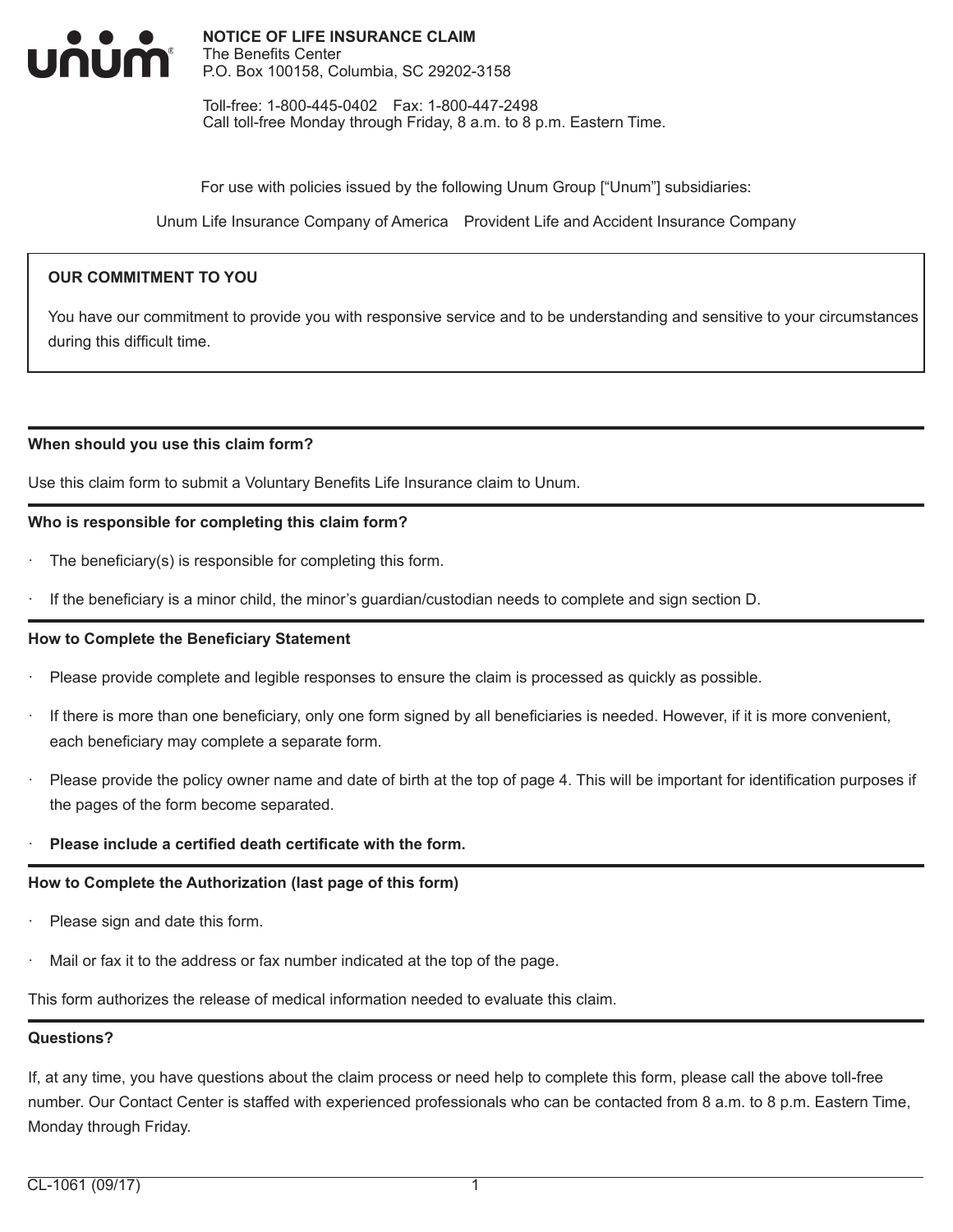

### **CLAIM FRAUD STATEMENTS**

# **Fraud Warning**

For your protection, the laws of several states, including Alaska, Arizona, Arkansas, Delaware, Idaho, Indiana, Louisiana, Maine, Maryland, New Mexico, Ohio, Oklahoma, Rhode Island, Tennessee, Texas, Virginia, Washington, and West Virginia require the following statement to appear on this claim form:

Any person who knowingly and with the intent to injure, defraud or deceive an insurance company presents a false or fraudulent claim for payment of a loss or benefit or knowingly presents false information in an application for insurance is guilty of a crime and may be subject to fines and confinement in prison.

#### **Fraud Warning for Alabama Residents**

For your protection, Alabama law requires the following to appear on this claim form:

Any person who knowingly presents a false or fraudulent claim for payment of a loss or benefit or who knowingly presents false information in an application for insurance is guilty of a crime and may be subject to restitution fines or confinement in prison, or any combination thereof.

#### **Fraud Warning for California Residents**

For your protection, California law requires the following to appear on this claim form: Any person who knowingly presents a false or fraudulent claim for the payment of a loss is guilty of a crime and may be subject to fines and confinement in state prison.

### **Fraud Warning for Colorado Residents**

For your protection, Colorado law requires the following to appear on this claim form:

It is unlawful to knowingly provide false, incomplete, or misleading facts or information to an insurance company for the purpose of defrauding or attempting to defraud the company. Penalties may include imprisonment, fines, denial of insurance, and civil damages. Any insurance company or agent of an insurance company who knowingly provides false, incomplete, or misleading facts or information to a policyholder or claimant for the purpose of defrauding or attempting to defraud the policyholder or claimant with regard to a settlement or award payable from insurance proceeds shall be reported to the Colorado Division of Insurance within the Department of Regulatory Agencies.

#### **Fraud Warning for District of Columbia Residents**

For your protection, the District of Columbia requires the following to appear on this claim form: WARNING: It is a crime to provide false or misleading information to an insurer for the purpose of defrauding the insurer or any other person. Penalties include imprisonment and/or fines. In addition, an insurer may deny insurance benefits, if false information materially related to a claim was provided by the applicant.

#### **Fraud Warning for Florida Residents**

For your protection, Florida law requires the following to appear on this claim form: Any person who knowingly and with intent to injure, defraud or deceive any insurer, files a statement of claim or an application containing false, incomplete or misleading information is guilty of a felony of the third degree.

#### **Fraud Warning for Kentucky Residents**

For your protection, Kentucky law requires the following to appear on this claim form:

Any person who knowingly and with intent to defraud any insurance company or other person files a statement of claim containing any materially false information or conceals, for the purpose of misleading, information concerning any fact material thereto commits a fraudulent insurance act, which is a crime.

#### **Fraud Warning for Minnesota Residents**

For your protection, Minnesota law requires the following to appear on this claim form: A person who files a claim with intent to defraud or helps commit a fraud against an insurer is guilty of a crime.

#### **Fraud Warning for New Hampshire Residents**

For your protection, New Hampshire law requires the following to appear on this claim form: Any person who, with a purpose to injure, defraud, or deceive any insurance company, files a statement of claim containing any false, incomplete, or misleading information is subject to prosecution and punishment for insurance fraud, as provided in RSA 638.20.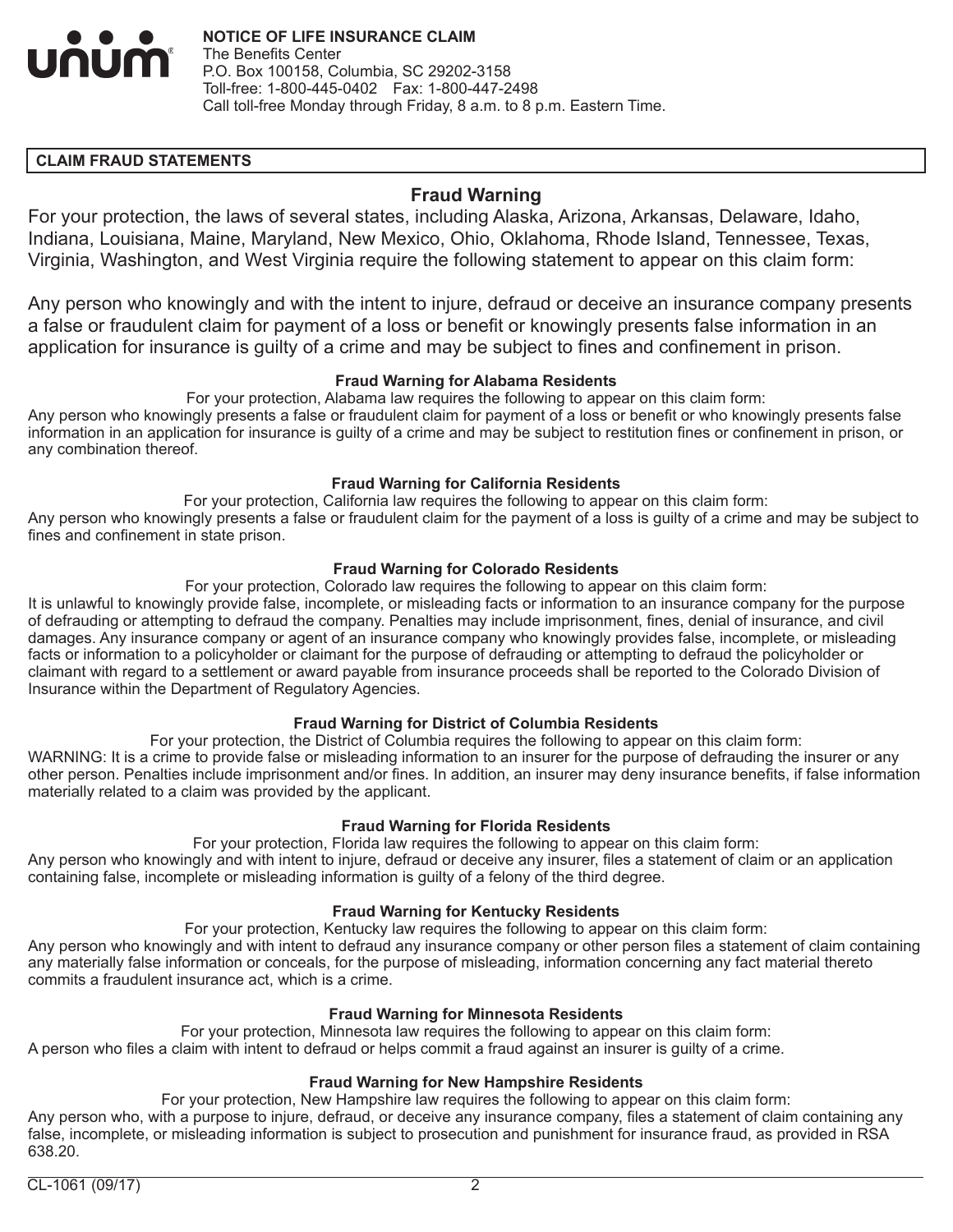

#### **CLAIM FRAUD STATEMENTS**

#### **Fraud Warning for New Jersey Residents**

For your protection, New Jersey law requires the following to appear on this claim form: Any person who knowingly and with intent to defraud any insurance company or other persons, files a statement of claim containing any materially false information, or conceals for the purpose of misleading, information concerning any fact, material thereto, commits a fraudulent insurance act, which is a crime, subject to criminal prosecution and civil penalties.

## **Fraud Warning for New York Residents**

For your protection, New York law requires the following to appear on this claim form: Any person who knowingly and with the intent to defraud any insurance company or other person files an application for insurance or statement of claim containing any materially false information, or conceals for the purpose of misleading, information concerning any fact material thereto, commits a fraudulent insurance act, which is a crime, and shall also be subject to a civil penalty not to exceed five thousand dollars and the stated value of the claim for each such violation.

#### **Fraud Warning for Pennsylvania Residents**

For your protection, Pennsylvania law requires the following to appear on this claim form: Any person who knowingly and with intent to defraud any insurance company or other person files an application for insurance or statement of claim containing any materially false information or conceals for the purpose of misleading, information concerning any fact material thereto commits a fraudulent insurance act, which is a crime and subjects such person to criminal and civil penalties.

## **Fraud Warning for Puerto Rico Residents**

For your protection, Puerto Rico law requires the following to appear on this claim form: Any person who knowingly and with the intention of defrauding presents false information in an insurance application, or presents, helps, or causes the presentation of a fraudulent claim for the payment of a loss or any other benefit, or presents more than one claim for the same damage or loss, shall incur a felony and, upon conviction, shall be sanctioned for each violation with the penalty of a fine of not less than five thousand dollars (\$5,000) and not more than ten thousand dollars (\$10,000), or a fixed term of imprisonment for three (3) years, or both penalties. If aggravating circumstances are present, the penalty thus established may be increased to a maximum of five (5) years; if extenuating circumstances are present, it may be reduced to a minimum of two (2) years.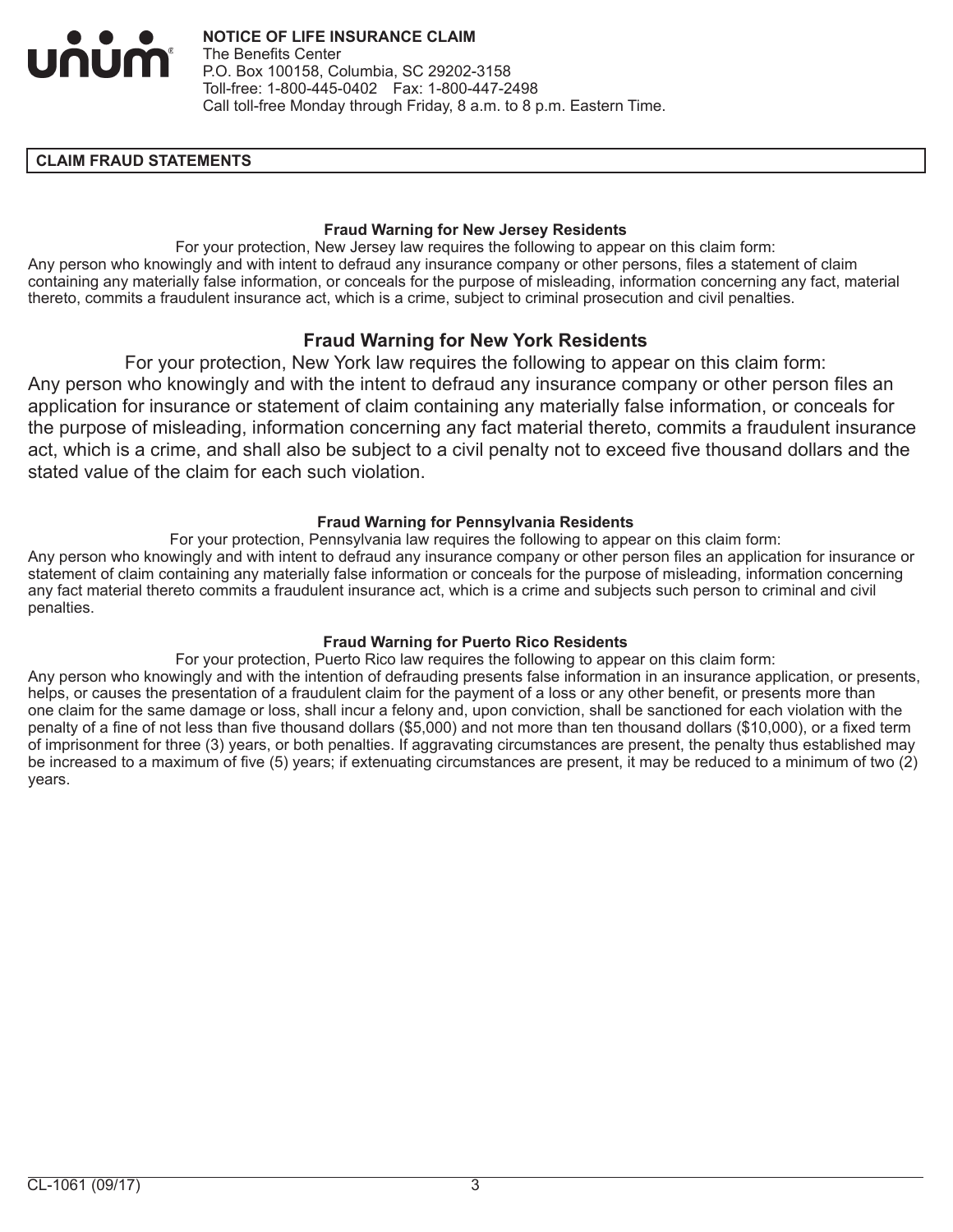

| <b>BENEFICIARY STATEMENT (PLEASE PRINT)</b>                                                                                            |                                                                                                        |                                                 |        |                                     |                                             |    |    |
|----------------------------------------------------------------------------------------------------------------------------------------|--------------------------------------------------------------------------------------------------------|-------------------------------------------------|--------|-------------------------------------|---------------------------------------------|----|----|
| A. Information About the Policy Owner                                                                                                  |                                                                                                        |                                                 |        |                                     |                                             |    |    |
| Policy Owner's Last Name                                                                                                               |                                                                                                        |                                                 | Suffix |                                     | Policy Owner's First Name                   |    | MI |
|                                                                                                                                        |                                                                                                        |                                                 |        |                                     |                                             |    |    |
| Date of Birth (mm/dd/yy)                                                                                                               |                                                                                                        | Social Security Number                          |        |                                     | Policy Number                               |    |    |
|                                                                                                                                        |                                                                                                        |                                                 |        |                                     |                                             |    |    |
| B. Information About the Deceased - Check One $\Box$ Policy Owner $\Box$ Spouse $\Box$ Domestic Partner $\Box$ Child $\Box$ Grandchild |                                                                                                        |                                                 |        |                                     |                                             |    |    |
| Deceased's Last Name                                                                                                                   |                                                                                                        |                                                 | Suffix |                                     | Deceased's First Name                       |    |    |
|                                                                                                                                        |                                                                                                        |                                                 |        |                                     |                                             |    | MI |
|                                                                                                                                        |                                                                                                        |                                                 |        |                                     |                                             |    |    |
| Date of Birth (mm/dd/yy)                                                                                                               |                                                                                                        | Date of Death (mm/dd/yy)                        |        |                                     | Social Security Number                      |    |    |
|                                                                                                                                        |                                                                                                        |                                                 |        |                                     |                                             |    |    |
| C. Information About The Beneficiary(s): Complete Section D for minor beneficiaries.                                                   |                                                                                                        |                                                 |        |                                     |                                             |    |    |
| Beneficiary #1 (Please print clearly)                                                                                                  |                                                                                                        |                                                 |        |                                     |                                             |    |    |
| <b>Beneficiary Last Name</b>                                                                                                           |                                                                                                        |                                                 | Suffix | <b>Beneficiary First Name</b>       |                                             |    | MI |
| <b>Mailing Address</b>                                                                                                                 |                                                                                                        |                                                 |        |                                     |                                             |    |    |
| City                                                                                                                                   |                                                                                                        |                                                 |        | <b>State</b>                        | Zip                                         |    |    |
|                                                                                                                                        |                                                                                                        |                                                 |        |                                     |                                             |    |    |
| Home Telephone Number (including area code)                                                                                            |                                                                                                        | Cellular Telephone Number (including area code) |        |                                     | Work Telephone Number (including area code) |    |    |
| Date of Birth (mm/dd/yy)                                                                                                               | Relationship to Deceased  □ Parent  □ Child □ Spouse □ Domestic Partner □ Other                        |                                                 |        |                                     |                                             |    |    |
| Social Security Number                                                                                                                 | or                                                                                                     | <b>Estate Identification Number</b>             |        |                                     |                                             |    |    |
| Language Preference □ English □ Spanish □ Other                                                                                        |                                                                                                        |                                                 |        |                                     |                                             |    |    |
| X                                                                                                                                      |                                                                                                        |                                                 |        |                                     |                                             |    |    |
| <b>Signature of Beneficiary</b>                                                                                                        |                                                                                                        |                                                 |        |                                     | <b>Date</b>                                 |    |    |
| Beneficiary #2 (Please print clearly)                                                                                                  |                                                                                                        |                                                 |        |                                     |                                             |    |    |
| <b>Beneficiary Last Name</b>                                                                                                           |                                                                                                        |                                                 | Suffix | <b>Beneficiary First Name</b>       |                                             | MI |    |
| <b>Mailing Address</b>                                                                                                                 |                                                                                                        |                                                 |        |                                     |                                             |    |    |
| City                                                                                                                                   |                                                                                                        |                                                 |        | State                               | Zip                                         |    |    |
| Home Telephone Number (including area code)                                                                                            |                                                                                                        | Cellular Telephone Number (including area code) |        |                                     | Work Telephone Number (including area code) |    |    |
| Date of Birth (mm/dd/yy)                                                                                                               | Relationship to Deceased $\Box$ Parent $\Box$ Child $\Box$ Spouse $\Box$ Domestic Partner $\Box$ Other |                                                 |        |                                     |                                             |    |    |
| Social Security Number                                                                                                                 | or                                                                                                     |                                                 |        | <b>Estate Identification Number</b> |                                             |    |    |
|                                                                                                                                        |                                                                                                        |                                                 |        |                                     |                                             |    |    |
| Language Preference $\Box$ English $\Box$ Spanish $\Box$ Other_                                                                        |                                                                                                        |                                                 |        |                                     |                                             |    |    |
| X                                                                                                                                      |                                                                                                        |                                                 |        |                                     |                                             |    |    |
| <b>Signature of Beneficiary</b>                                                                                                        |                                                                                                        |                                                 |        |                                     | <b>Date</b>                                 |    |    |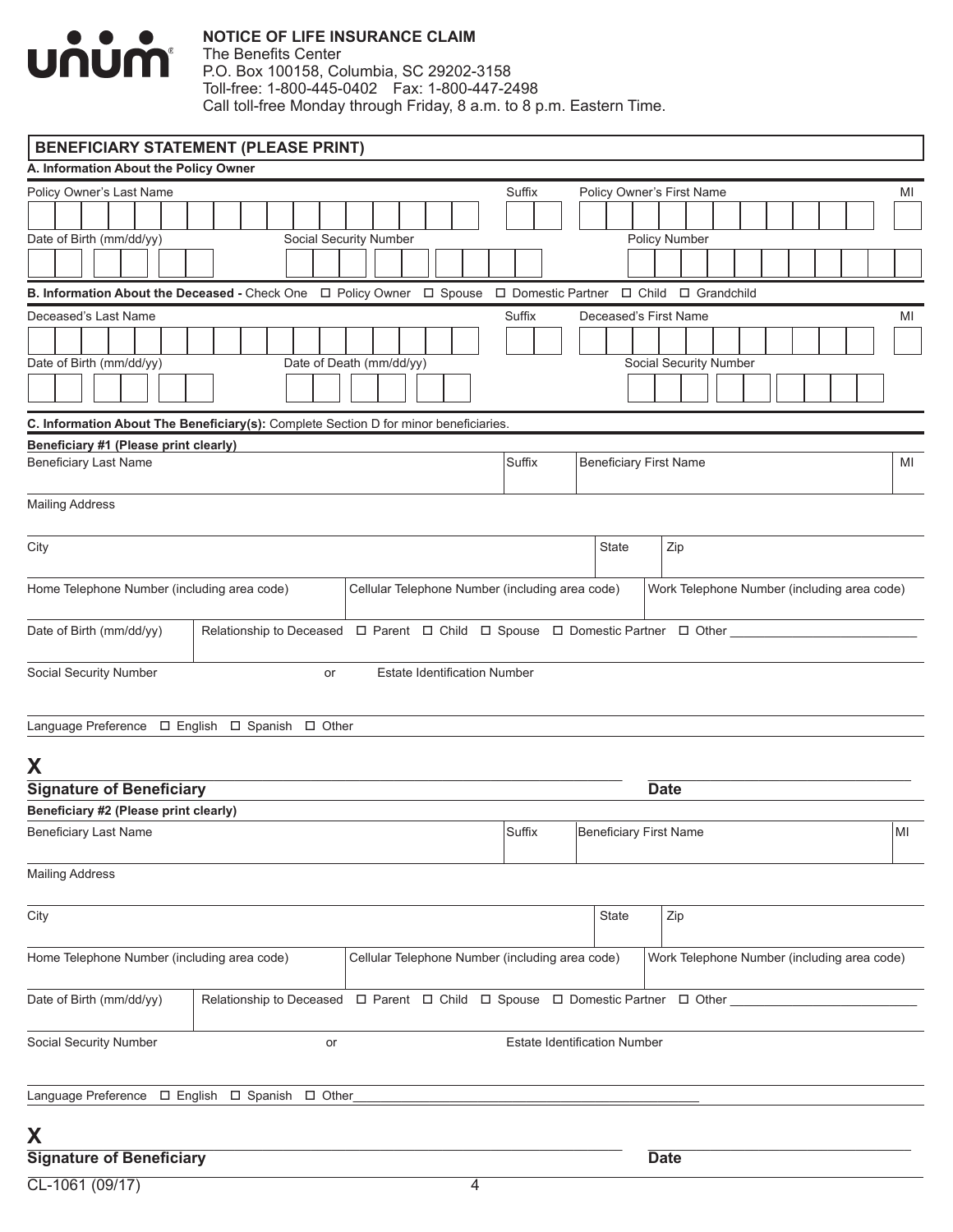

## **NOTICE OF LIFE INSURANCE CLAIM**

The Benefits Center P.O. Box 100158, Columbia, SC 29202-3158 Toll-free: 1-800-445-0402 Fax: 1-800-447-2498 Call toll-free Monday through Friday, 8 a.m. to 8 p.m. Eastern Time.

| <b>MINOR BENEFICIARY STATEMENT (Please Print)</b>                                                                 |  |  |  |  |  |  |                       |                                                                                                |                                                                             |  |              |                          |  |                                         |  |  |                          |  |  |                                          |    |  |  |
|-------------------------------------------------------------------------------------------------------------------|--|--|--|--|--|--|-----------------------|------------------------------------------------------------------------------------------------|-----------------------------------------------------------------------------|--|--------------|--------------------------|--|-----------------------------------------|--|--|--------------------------|--|--|------------------------------------------|----|--|--|
| Policy Owner's Name (Last Name, Suffix, First Name, MI)                                                           |  |  |  |  |  |  |                       |                                                                                                |                                                                             |  |              |                          |  |                                         |  |  | Date of Birth (mm/dd/yy) |  |  |                                          |    |  |  |
|                                                                                                                   |  |  |  |  |  |  |                       |                                                                                                |                                                                             |  |              |                          |  |                                         |  |  |                          |  |  |                                          |    |  |  |
| D. Information About Minor Beneficiary(s): For all minor beneficiaries, please provide the following information. |  |  |  |  |  |  |                       |                                                                                                |                                                                             |  |              |                          |  |                                         |  |  |                          |  |  |                                          |    |  |  |
| Minor Beneficiary #1 (Please print clearly)                                                                       |  |  |  |  |  |  |                       |                                                                                                |                                                                             |  |              |                          |  |                                         |  |  |                          |  |  |                                          |    |  |  |
| Minor Beneficiary Name (Last Name, First Name, MI)                                                                |  |  |  |  |  |  |                       | Date of Birth (mm/dd/yy)<br>Minor Beneficiary Social Security Number                           |                                                                             |  |              |                          |  |                                         |  |  |                          |  |  |                                          |    |  |  |
| Legal Guardian/Custodian Last Name                                                                                |  |  |  |  |  |  |                       | Suffix                                                                                         |                                                                             |  |              |                          |  | Legal Guardian/Custodian First Name     |  |  |                          |  |  |                                          | MI |  |  |
| Legal Guardian/Custodian Mailing Address                                                                          |  |  |  |  |  |  |                       |                                                                                                | Relationship to Minor Beneficiary<br>$\square$ Parent $\square$ Other _____ |  |              |                          |  |                                         |  |  |                          |  |  |                                          |    |  |  |
| City                                                                                                              |  |  |  |  |  |  |                       | <b>State</b><br>Zip                                                                            |                                                                             |  |              |                          |  |                                         |  |  |                          |  |  |                                          |    |  |  |
| Home Telephone Number (including area code)                                                                       |  |  |  |  |  |  |                       | Cellular Telephone Number (including area code)<br>Work Telephone Number (including area code) |                                                                             |  |              |                          |  |                                         |  |  |                          |  |  |                                          |    |  |  |
| Minor Beneficiary #2 (Please print clearly)                                                                       |  |  |  |  |  |  |                       |                                                                                                |                                                                             |  |              |                          |  |                                         |  |  |                          |  |  |                                          |    |  |  |
| Minor Beneficiary Name (Last Name, First Name, MI)                                                                |  |  |  |  |  |  |                       |                                                                                                |                                                                             |  |              | Date of Birth (mm/dd/yy) |  |                                         |  |  |                          |  |  | Minor Beneficiary Social Security Number |    |  |  |
| Legal Guardian/Custodian Last Name                                                                                |  |  |  |  |  |  |                       | Suffix                                                                                         |                                                                             |  |              |                          |  | Legal Guardian/Custodian First Name     |  |  |                          |  |  |                                          | MI |  |  |
| Legal Guardian/Custodian Mailing Address                                                                          |  |  |  |  |  |  |                       |                                                                                                |                                                                             |  |              |                          |  | Relationship to Minor Beneficiary       |  |  |                          |  |  |                                          |    |  |  |
|                                                                                                                   |  |  |  |  |  |  |                       |                                                                                                |                                                                             |  |              |                          |  | $\square$ Parent $\square$ Other ______ |  |  |                          |  |  |                                          |    |  |  |
| City                                                                                                              |  |  |  |  |  |  |                       |                                                                                                |                                                                             |  | <b>State</b> |                          |  | Zip                                     |  |  |                          |  |  |                                          |    |  |  |
| Home Telephone Number<br>Cellular Telephone Number                                                                |  |  |  |  |  |  | Work Telephone Number |                                                                                                |                                                                             |  |              |                          |  |                                         |  |  |                          |  |  |                                          |    |  |  |

 ${\sf X}$  , and the set of the set of the set of the set of the set of the set of the set of the set of the set of the set of the set of the set of the set of the set of the set of the set of the set of the set of the set of **Signature of Legal Guardian/Custodian Date** 

*Please include copies of minor beneficiary's birth certificate and legal documentation regarding guardianship.*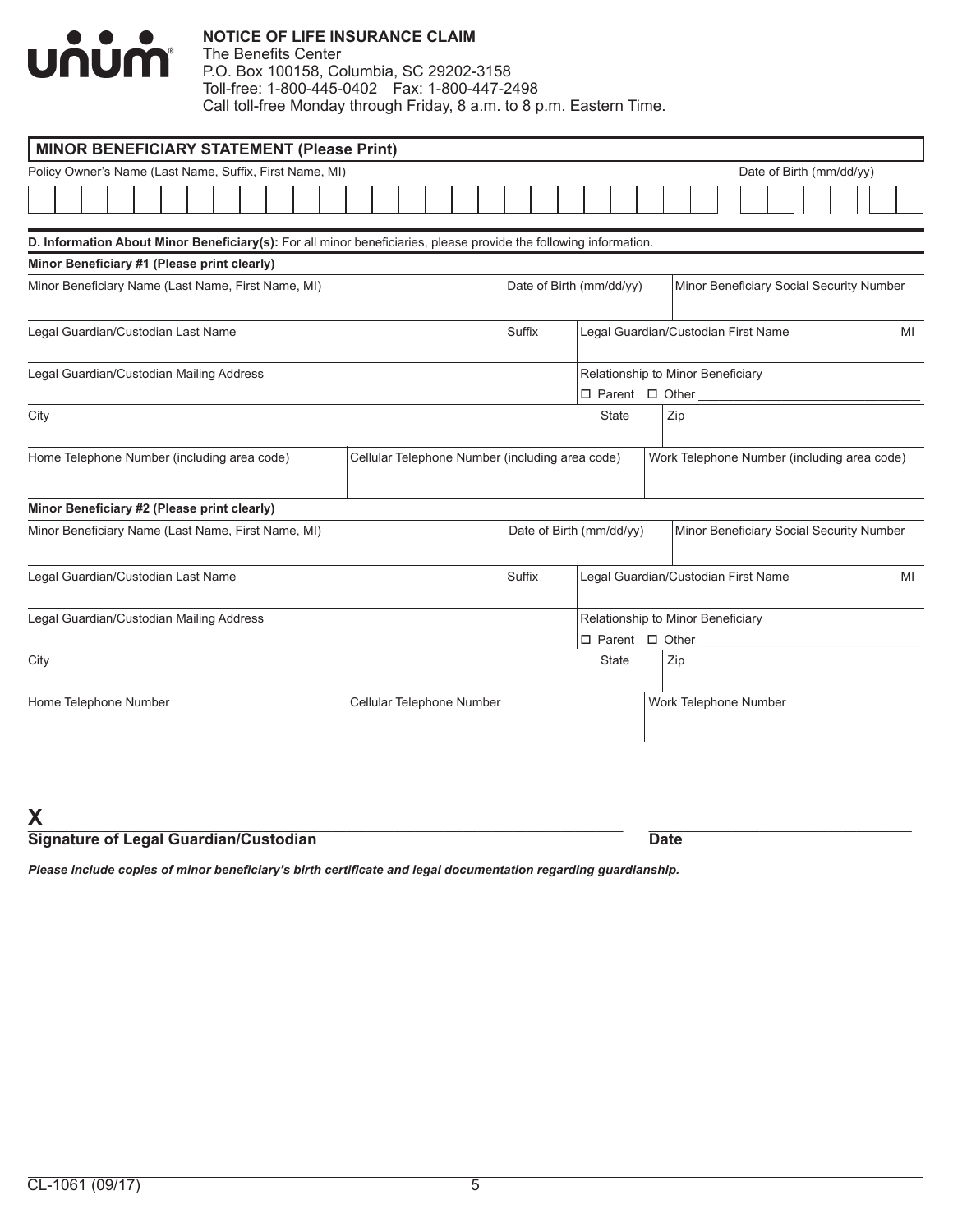# num

# **NOTICE OF LIFE INSURANCE CLAIM**

The Benefits Center P.O. Box 100158, Columbia, SC 29202-3158 Toll-free: 1-800-445-0402 Fax: 1-800-447-2498 Call toll-free Monday through Friday, 8 a.m. to 8 p.m. Eastern Time.

| <b>MINOR BENEFICIARY STATEMENT (Please Print)</b>                                   |  |  |  |  |  |  |  |  |  |  |  |  |  |  |  |  |  |  |  |  |  |  |
|-------------------------------------------------------------------------------------|--|--|--|--|--|--|--|--|--|--|--|--|--|--|--|--|--|--|--|--|--|--|
| Policy Owner's Name (Last Name, Suffix, First Name, MI)<br>Date of Birth (mm/dd/yy) |  |  |  |  |  |  |  |  |  |  |  |  |  |  |  |  |  |  |  |  |  |  |
|                                                                                     |  |  |  |  |  |  |  |  |  |  |  |  |  |  |  |  |  |  |  |  |  |  |
|                                                                                     |  |  |  |  |  |  |  |  |  |  |  |  |  |  |  |  |  |  |  |  |  |  |

#### **Information About the Unum Retained Asset Account**

If approved benefits are payable to a minor and no financial guardian is appointed, payment will be made through a Unum Retained Asset Account set up in the minor's name and payable through the Bank of New York Mellon. Payment through a retained asset account will satisfy Unum's claim payment obligation. The funds may not be withdrawn from the account until the minor becomes an adult (typically age 18, but this may vary by state). The money may be withdrawn earlier by a court appointed conservator or guardian of the minor's estate. We must receive copies of the court documents appointing the conservator or guardian of the minor's estate. These documents can be provided to Unum by mailing them to the address listed on this form.

Please review the features of the Unum Retained Asset Account:

- A quarterly statement is provided, detailing the account balance, interest rate, accrued interest and account transactions for the statement period.
- Funds in the Unum Retained Asset Account are fully guaranteed by Unum Group. The funds are not protected by the FDIC, but are protected by state Guaranty Associations. You may contact the National Organization of Life and Health Insurance Guaranty Associations at nolhga.com or (703) 481-5206 to learn more about the protections provided.
- The beneficiary may leave the money in the Unum Retained Asset Account for as long as he/she wishes.
- Unum will retain the funds and invest them in its general account for as long as they remain in the Unum Retained Asset Account. Unum guarantees the account balance and will pay a competitive interest rate regardless of the investment performance of Unum's general account. Unum may derive income from the total gains received on the investment of the balance of the funds in the retained asset account.
- The interest rate is determined by monitoring rates of interest offered on similar types of accounts (i.e. checking, savings and money market accounts). Any changes to the interest rate will be disclosed via a quarterly account statement.

The interest earned on the Unum Retained Asset Account may be taxable. The beneficiary's guardian should consult a tax advisor, an investment advisor, or another financial advisor with any questions. For further information, please contact your state insurance department. You may contact us at the telephone number listed on this form.

#### **E. Information About the Claim if Related to an Accident**

If the cause of death was the result of an accident, please describe the accident in detail and provide a copy of the official accident report.

#### **F. Information About the Deceased's Primary Care Physician**

| Primary Care Physician Name | Mailing Address |       |     | Telephone No. |
|-----------------------------|-----------------|-------|-----|---------------|
|                             |                 |       |     |               |
| Specialty                   | City            | State | Zip | Fax No.       |